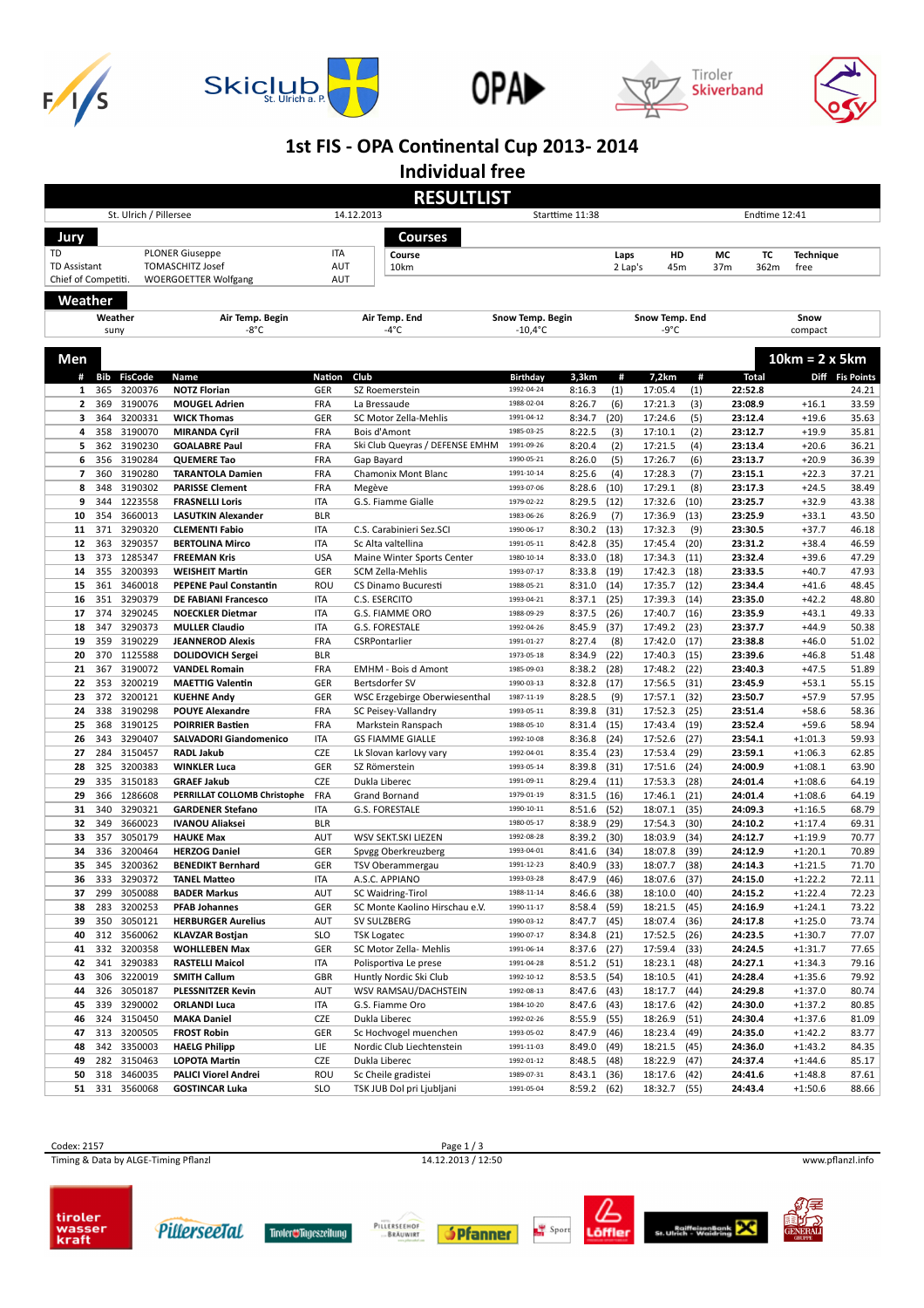









# 1st FIS - OPA Continental Cup 2013-2014

**Individual free**

| <b>RESULTLIST</b> |     |                 |                                 |            |                             |            |                |              |      |              |           |                   |
|-------------------|-----|-----------------|---------------------------------|------------|-----------------------------|------------|----------------|--------------|------|--------------|-----------|-------------------|
| #                 | Bib | <b>FisCode</b>  | Name                            | Nation     | Club                        | Birthday   | 3,3km<br>#     | 7,2km        | #    | <b>Total</b> | Diff      | <b>Fis Points</b> |
| 52                | 290 | 3150103         | <b>KRSKA Jan</b>                | <b>CZE</b> | SK Nove Mesto N.M.          | 1986-05-07 | 9:02.0<br>(65) | 18:30.8      | (53) | 24:45.9      | $+1:53.1$ | 90.12             |
| 53                | 323 | 3510416         | <b>SCHAAD Fabian</b>            | SUI        | Drusberg                    | 1992-01-01 | 9:13.0<br>(78) | 18:50.2      | (65) | 24:46.7      | $+1:53.9$ | 90.59             |
| 54                | 346 | 3510472         | <b>BIELER Livio</b>             | SUI        | Trin                        | 1993-04-15 | 8:58.7<br>(60) | 18:29.8      | (52) | 24:46.9      | $+1:54.1$ | 90.70             |
| 55                | 321 | 3660021         | <b>KUZMENKO Sergej</b>          | <b>BLR</b> |                             | 1986-09-29 | 8:56.6<br>(56) | 18:35.2      | (56) | 24:47.8      | $+1:55.0$ | 91.23             |
| 56                | 327 | 3460021         | <b>HOGIU Petrica</b>            | ROU        | <b>CSM Bistrita</b>         | 1991-06-16 | 8:47.2<br>(41) | 18:24.8      | (50) | 24:50.3      | $+1:57.5$ | 92.68             |
| 57                | 334 | 3050155         | <b>STADLOBER Luis</b>           | AUT        | SKIKLUB SPARKASSE RADSTADT  | 1991-07-23 | (39)<br>8:46.7 | 18:39.8      | (58) | 24:50.8      | $+1:58.0$ | 92.97             |
| 58                | 308 | 3290384         | <b>RUGGIERO Antonio Giulio</b>  | <b>ITA</b> | Sci Club opi                | 1993-05-03 | 9:05.0<br>(67) | 18:39.9      | (59) | 24:51.2      | $+1:58.4$ | 93.21             |
| 59                | 319 | 3660091         | <b>MARUHA Pavel</b>             | <b>BLR</b> |                             | 1990-03-05 | 8:58.9<br>(61) | 18:36.8      | (57) | 24:53.0      | $+2:00.2$ | 94.26             |
| 60                | 317 | 3560079         | <b>PROSEN Luka</b>              | <b>SLO</b> | TSK OGP GRAD Bled           | 1991-03-14 | 8:58.0<br>(58) | 18:45.0      | (64) | 24:57.5      | $+2:04.7$ | 96.88             |
| 61                | 316 | 3090121         | <b>GRIDIN Andrey</b>            | <b>BUL</b> |                             | 1988-06-23 | (53)<br>8:53.3 | 18:30.9      | (54) | 24:57.9      | $+2:05.1$ | 97.11             |
| 62                | 330 | 3510423         | <b>KINDSCHI Linard</b>          | SUI        | Schlivera-Ftan              | 1993-02-22 | 8:46.8<br>(40) | 18:42.3      | (61) | 25:11.9      | $+2:19.1$ | 105.27            |
| 63                | 314 | 3520004         | <b>OGLAGO Sebahattin</b>        | <b>TUR</b> |                             | 1984-06-25 | 9:00.6<br>(64) | 18:43.8      | (63) | 25:13.1      | $+2:20.3$ | 105.97            |
| 64                | 301 | 3430142         | <b>RZESZOTKO Marcin</b>         | POL        | AZS AWF Katowice            | 1990-09-13 | 9:05.1<br>(68) | 18:51.0      | (66) | 25:14.6      | $+2:21.8$ | 106.84            |
| 65                | 315 | 3460029         | <b>PRIPICI Florin Daniel</b>    | ROU        | CSS Sinaia                  | 1993-03-07 | 8:47.3<br>(42) | 18:42.4      | (62) | 25:14.7      | $+2:21.9$ | 106.90            |
| 66                | 260 | 3430031         | <b>IWANOWSKI Daniel</b>         | POL        | AZS Zakopane                | 1985-09-05 | 8:57.9<br>(57) | 18:54.3      | (67) | 25:18.5      | $+2:25.7$ | 109.12            |
| 67                | 297 | 3150465         | <b>KURA Hynek</b>               | <b>CZE</b> | Sk Nove mesto n.M.          | 1992-04-08 | (81)<br>9:15.4 | 18:57.5      | (71) | 25:20.3      | $+2:27.5$ | 110.17            |
| 68                | 300 | 3150501         | <b>BARTUNEK Michal</b>          | <b>CZE</b> | Ski Klub jablonec nad nisou | 1993-05-16 | (76)<br>9:11.1 | 18:56.8      | (70) | 25:20.4      | $+2:27.6$ | 110.22            |
| 69                | 294 | 3220004         | <b>STANDEN Alexander</b>        | GBR        | Huntly Nordic Ski Club      | 1990-04-15 | (80)<br>9:14.5 | 19:01.5      | (75) | 25:21.2      | $+2:28.4$ | 110.69            |
| 70                | 310 | 3710014         | <b>PLAKALOVIC Mladen</b>        | BIH        |                             | 1991-09-25 | 9:07.3<br>(72) | 18:58.3      | (72) | 25:21.5      | $+2:28.7$ | 110.87            |
| 71                | 304 | 3310025         | HADZIFEJZOVIC Dzevad            | SRB        | <b>SK Pester</b>            | 1991-08-21 | (71)<br>9:06.3 | 19:00.3      | (74) | 25:21.6      | $+2:28.8$ | 110.92            |
| 72                | 311 | 3310022         | <b>SMRKOVIC Rejhan</b>          | SRB        | S.K.Pester                  | 1991-12-18 | 9:04.2<br>(66) | 18:59.8      | (73) | 25:22.4      | $+2:29.6$ | 111.39            |
| 73                | 337 | 3050158         | <b>LIEDERER Niklas</b>          | AUT        | WSV RAMSAU/DACHSTEIN        | 1991-09-22 | (50)<br>8:49.9 | 18:40.8      | (60) | 25:24.9      | $+2:32.1$ | 112.85            |
| 74                | 322 | 3050260         | <b>BLASSNIG Clemens</b>         | AUT        | UNION ST.VEIT               | 1993-10-02 | 9:00.1<br>(63) | 18:54.3      | (67) | 25:28.5      | $+2:35.7$ | 114.94            |
| 75                | 292 | 3660106         | <b>JUMANIYAZAU Tsimur</b>       | <b>BLR</b> |                             | 1993-07-15 | (77)<br>9:11.6 | 19:04.3      | (77) | 25:30.7      | $+2:37.9$ | 116.23            |
| 76                | 305 | 3660060         | <b>SHAVEL Aliaksandr</b>        | <b>BLR</b> |                             | 1993-09-09 | 9:05.3<br>(69) | 18:56.7      | (69) | 25:32.1      | $+2:39.3$ | 117.04            |
| 77                | 303 | 3660090         | <b>KUPRYIANETS Pavel</b>        | <b>BLR</b> |                             | 1990-10-06 | 9:08.8<br>(74) | 19:04.8      | (78) | 25:33.1      | $+2:40.3$ | 117.62            |
| 78                | 291 | 3150456         | <b>KRONIKA Jan</b>              | <b>CZE</b> | Lk Slovan karlovy vary      | 1992-04-01 | 9:15.6<br>(83) | 19:09.5      | (79) | 25:34.3      | $+2:41.5$ | 118.32            |
| 79                | 296 | 3200102         | <b>KUHBANDNER Benno</b>         | GER        | SV Kappel                   | 1987-04-28 | (73)<br>9:08.3 | 19:01.7      | (76) | 25:38.6      | $+2:45.8$ | 120.83            |
| 80                | 329 | 3050198         | <b>HABENICHT Tobias</b>         | AUT        | SPORT-UNION KLAGENFURT      | 1993-10-26 | 9:13.6<br>(79) | 19:20.7      | (82) | 25:38.9      | $+2:46.1$ | 121.00            |
| 81                | 275 | 3660075         | <b>VOLKAU Aliaksandr</b>        | <b>BLR</b> |                             | 1992-11-15 | (89)<br>9:22.8 | 19:22.3      | (84) | 25:42.1      | $+2:49.3$ | 122.87            |
| 82                | 307 | 3150136         | <b>BARTON Jan</b>               | <b>CZE</b> | Dukla Liberec               | 1990-01-29 | 9:06.1<br>(70) | 19:15.5      | (80) | 25:45.0      | $+2:52.2$ | 124.56            |
| 83                | 287 | 3230069         | <b>AGGELIS Apostolos</b>        | GRE        | Eos Metsovou                | 1993-06-24 | (94)<br>9:35.8 | 19:27.5      | (90) | 25:45.5      | $+2:52.7$ | 124.85            |
| 84                | 281 | 3240016         | <b>GOMBOS Karoly</b>            | <b>HUN</b> | Honved Zalka SC             | 1981-10-03 | 9:29.5<br>(92) | 19:23.0      | (85) | 25:45.9      | $+2:53.1$ | 125.08            |
| 85                | 270 | 3710022         | <b>LOPATIC Stefan</b>           | BIH        | Romanija                    | 1992-06-06 | (87)<br>9:20.4 | 19:25.7      | (89) | 25:47.2      | $+2:54.4$ | 125.84            |
| 86                | 309 | 3780027         | <b>JAKELIUNAS Lukas</b>         | LTU        | Sk Viesulas Anyksciai       | 1992-06-05 | 9:22.1<br>(88) | 19:20.5      | (81) | 25:48.1      | $+2:55.3$ | 126.37            |
| 87                | 295 | 3150496         | <b>CECH Jan</b>                 | <b>CZE</b> | Cks Ski jilemnice           | 1993-11-15 | (81)<br>9:15.4 | 19:23.2      | (86) | 25:53.6      | $+3:00.8$ | 129.57            |
| 88                | 298 | 3310009         | <b>DIZDAREVIC Sanjin</b>        | SRB        | Zlatibor                    | 1990-02-16 | 9:19.8<br>(86) | 19:25.0      | (87) | 25:55.7      | $+3:02.9$ | 130.80            |
| 89                | 285 | 3310029         | <b>RASTIC Ajlan</b>             | SRB        | Amar Garibovic              | 1993-02-10 | 9:18.6<br>(85) | 19:25.0      | (87) | 25:57.0      | $+3:04.2$ | 131.55            |
| 90                | 302 | 3660076         | <b>SALADKOU Aliaksandr</b>      | <b>BLR</b> |                             | 1992-06-28 | 9:15.9<br>(84) | 19:20.9      | (83) | 26:00.1      | $+3:07.3$ | 133.36            |
| 91                | 289 | 3240019         | <b>KONYA Adam</b>               | HUN        | Vasas Sc                    | 1992-12-19 | 9:27.5<br>(91) | 19:33.1      | (91) | 26:05.0      | $+3:12.2$ | 136.21            |
| 92                | 268 | 3910034         | PINZARU Victor                  | <b>MDA</b> |                             | 1992-02-11 | 9:45.8<br>(99) | 19:56.0      | (96) | 26:17.5      | $+3:24.7$ | 143.50            |
| 93                | 293 | 3710011         | <b>KOSARAC Nemanja</b>          | BIH        |                             | 1989-03-13 | (96)<br>9:38.6 | 19:50.5      | (95) | 26:18.0      | $+3:25.2$ | 143.79            |
| 94                | 320 | 3150451         | <b>ONDRASEK Pavel</b>           | <b>CZE</b> | Fenix Ski Team Jesenik      | 1992-08-02 | (75)<br>9:11.0 | 19:34.5      | (92) | 26:27.4      | $+3:34.6$ | 149.27            |
| 95                | 271 | 3200274         | <b>WETTERLING Felix</b>         | GER        | SC Willingen                | 1990-09-12 | (90)<br>9:24.8 | 19:40.6      | (93) | 26:33.6      | $+3:40.8$ | 152.88            |
| 96                | 278 | 3230019         | <b>NAKAS Georgios</b>           | GRE        | <b>EOS Metsovou</b>         | 1978-11-11 | (95)<br>9:38.4 | 19:46.9      | (94) | 26:34.3      | $+3:41.5$ | 153.29            |
| 97                | 286 | 1291070         | <b>THOR OLSEN Jonas</b>         | DAN        |                             | 1978-01-03 | (98)<br>9:45.0 | 20:10.6      | (98) | 26:43.8      | $+3:51.0$ | 158.83            |
| 98                | 279 | 3750024         | <b>STANOESKI Toni</b>           | <b>MKD</b> | Musica                      | 1993-06-26 | (93)<br>9:32.9 | 19:58.6      | (97) | 26:45.1      | $+3:52.3$ | 159.58            |
|                   |     | 99 288 3030004  | <b>CICHERO Federico Pablo</b>   | ARG        | Club Andino Ushuaia         | 1983-10-09 | 9:39.9 (97)    | 20:15.9 (99) |      | 26:55.8      | $+4:03.0$ | 165.82            |
|                   |     | 100 265 3910037 | <b>MALIUTIN Sveatoslav</b>      | MDA        | Dinamo                      | 1992-06-14 | 10:04.4 104)   | 20:39.2 101) |      | 27:18.9      | +4:26.1   | 179.28            |
| 101               |     | 277 3230039     | <b>KARAMICHAS Kleanthis</b>     | GRE        | EOS Metsovou                | 1988-04-25 | 9:57.4 101)    | 20:37.6 100) |      | 27:29.9      | $+4:37.1$ | 185.69            |
| 102               | 274 | 3750001         | <b>ICOSKI Gjorgji</b>           | <b>MKD</b> | Musica                      | 1984-05-03 | 10:04.9 105)   | 20:48.2 104) |      | 27:44.5      | $+4:51.7$ | 194.20            |
| 103               | 269 | 3060003         | <b>LANGER Stephan</b>           | BEL        |                             | 1976-08-02 | 10:08.1 106)   | 20:45.8 103) |      | 27:46.8      | $+4:54.0$ | 195.54            |
| 104               | 266 | 3110005         | <b>FERNANDEZ Yonathan Jesus</b> | <b>CHI</b> |                             | 1986-04-14 | 9:54.3 100)    | 20:44.6 102) |      | 27:53.8      | $+5:01.0$ | 199.62            |
| 105               |     | 273 3750020     | <b>STANOESKI Toso</b>           | <b>MKD</b> | Musica                      | 1993-06-26 | 9:57.7 102)    | 20:56.0 105) |      | 28:06.4      | $+5:13.6$ | 206.96            |
| 106               | 262 | 3310000         | <b>MILENKOVIC Aleksandar</b>    | SRB        | Zlatibor                    | 1967-12-22 | 10:27.5 108)   | 21:18.6 107) |      | 28:17.7      | $+5:24.9$ | 213.55            |
| 107               | 263 | 3957000         | <b>MURPHY Tucker</b>            | <b>BER</b> |                             | 1981-10-21 | 10:11.3 107)   | 21:16.1 106) |      | 28:33.1      | $+5:40.3$ | 222.52            |
| 108               | 276 | 3700072         | <b>TUKA Ondrej</b>              | <b>SVK</b> | Kbl Jasna                   | 1991-09-23 | 10:03.2 103)   | 21:27.3 108) |      | 29:00.7      | $+6:07.9$ | 238.60            |
| 109               | 267 | 3750019         | KURUNOSKI Pavle                 | <b>MKD</b> | Musica                      | 1991-12-12 | 10:47.0 110)   | 21:54.8 109) |      | 29:18.5      | $+6:25.7$ | 248.98            |
| 110               |     | 264 3110009     | <b>ARIAS Felipe</b>             | <b>CHI</b> |                             | 1986-10-21 | 10:29.1 109)   | 22:03.5 110) |      | 29:36.2      | $+6:43.4$ | 259.29            |

#### **DNS**

| 261 | 3790006 | <b>AZZIMANI Samir</b>      | <b>MAR</b> |                    | 1977-10-22 | <b>DNS</b> |
|-----|---------|----------------------------|------------|--------------------|------------|------------|
| 272 | 1023835 | <b>TSAKIRIS Athanasios</b> | GRE        | <b>EOS Dramas</b>  | 1965-01-15 | <b>DNS</b> |
| 280 | 3230056 | <b>KAPPAS Dimitrios</b>    | GRE        | <b>EOS Naousas</b> | 1989-01-20 | <b>DNS</b> |
|     |         |                            |            |                    |            |            |

Codex: 2157 Page 2 / 3

Timing & Data by ALGE-Timing Pflanzl 14.12.14.12.2013 / 12:50 www.pflanzl.info